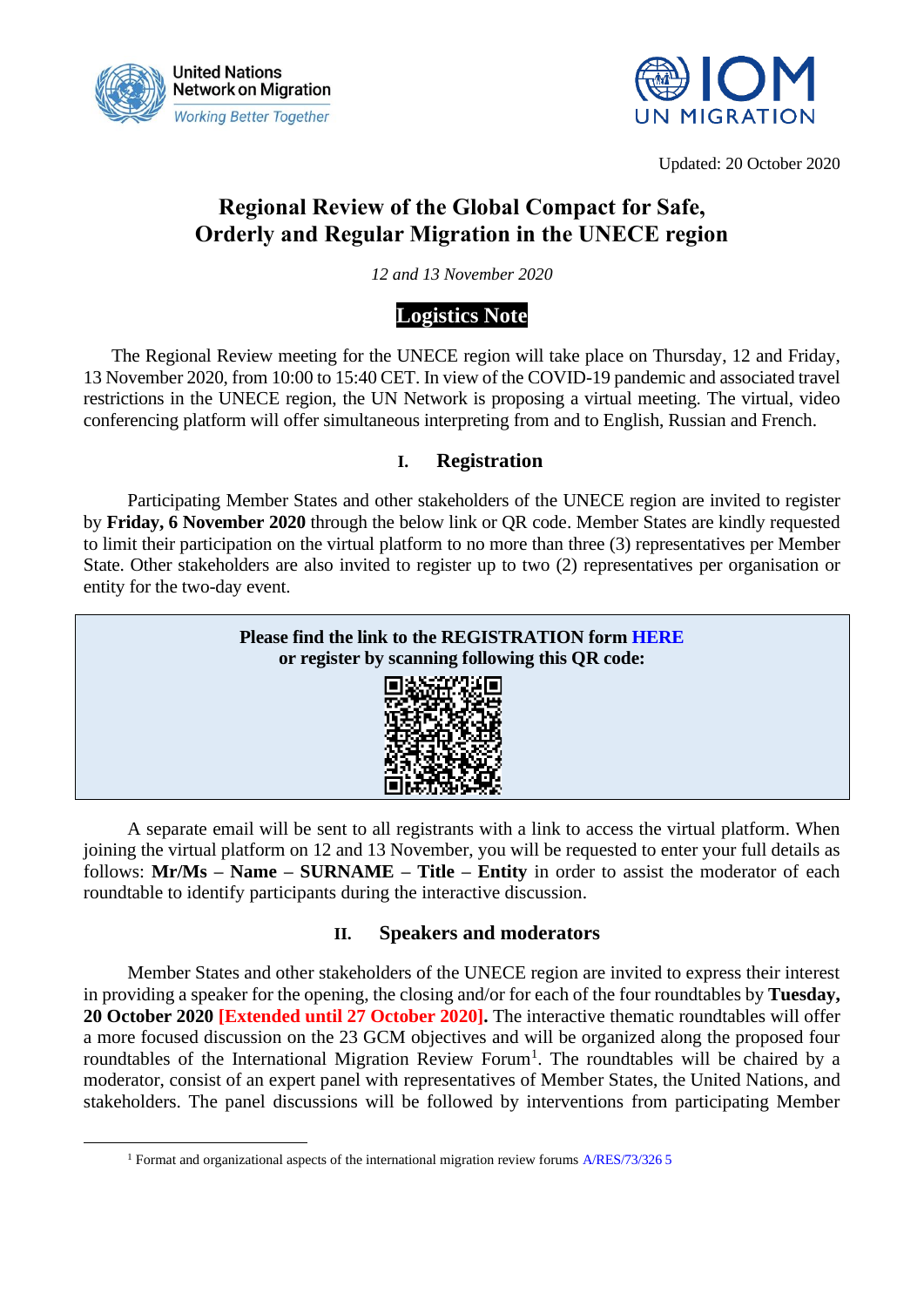States and at least three interventions from stakeholders giving due regard to gender balance. Each intervention will be limited to 4 minutes. A short background note with guiding questions to guide the roundtables discussions will be developed in advance in coordination with the moderators.

If you would like to express interest in providing a Speaker for one of the four roundtable, please indicate your preferred session (opening, closing, and/or roundtables) in the registration form, or send an email to [2020GCMRegionalReviewUNECE@iom.int](mailto:2020GCMRegionalReviewUNECE@iom.int) with following subject line: **"REQUEST FOR SPEAKER– Session / Entity / Name / Title"** by **20 October 2020 [Extended until 27 October 2020].**

Member States and other stakeholders of the UNECE region are also invited to express their interest to moderate the roundtables. If you would like to express interest in moderating one of the four roundtables, please indicate your preferred roundtable in the registration form, or send an email to [2020GCMRegionalReviewUNECE@iom.int](mailto:2020GCMRegionalReviewUNECE@iom.int) with following subject line: **"REQUEST TO MODERATE – # of Roundtable / Entity / Name / Title"** by **20 October 2020 [Extended until 27 October 2020].**

### **III. Familiarization sessions**

Familiarization sessions on the use of the virtual platform will be provided to **all participants**  twice per day to ensure participants from the different time zones have access to this service, as follows: **09:00 – 09:30 CET and 13:00 – 13:20 CET on Thursday 12 and Friday 13 November 2020**. The link for this familiarization session will be the same as to access the virtual platform.

Dedicated familiarization sessions on the use of the virtual platform's options to the selected **Speakers and Moderators** will be provided on the day preceding the event. Again, two sessions will be provided to ensure participants from the different time zones have access to this service, as follows: 10:00 – 10:30 CET and 16:00 – 16:30 CET on **Wednesday 11 November 2020.** The link for this familiarization session will be sent to all the selected speakers and moderators.

Further questions in this regard should be directed to [2020GCMRegionalReviewUNECE@iom.int.](mailto:2020GCMRegionalReviewUNECE@iom.int)

### **IV. Interventions from the floor**

Following the presentations, participants will be given the floor for interventions to ensure an interactive exchange. Participants are encouraged, if possible, to inform the Network in advance if they wish to take the floor through the registration form or by sending an email to [2020GCMRegionalReviewUNECE@iom.int](mailto:2020GCMRegionalReviewUNECE@iom.int) with the following subject line: **"REQUEST THE FLOOR / Entity / Name / Title" by 20 October 2020 [Extended until 27 October 2020].** 

Participants may also request the floor during the interactive discussions using the options provided by the video conferencing facility. More information will be provided during the familiarization sessions. Given the limited time available and to allow more participants to intervene, interventions are limited to **5 minutes each**.

#### **V. Interpretation**

Simultaneous interpretation will be provided in English, French, and Russian.

#### **VI. Recording**

The Regional Review meeting will be recorded (audio and video) and will be made available through the Network's regional landing page.